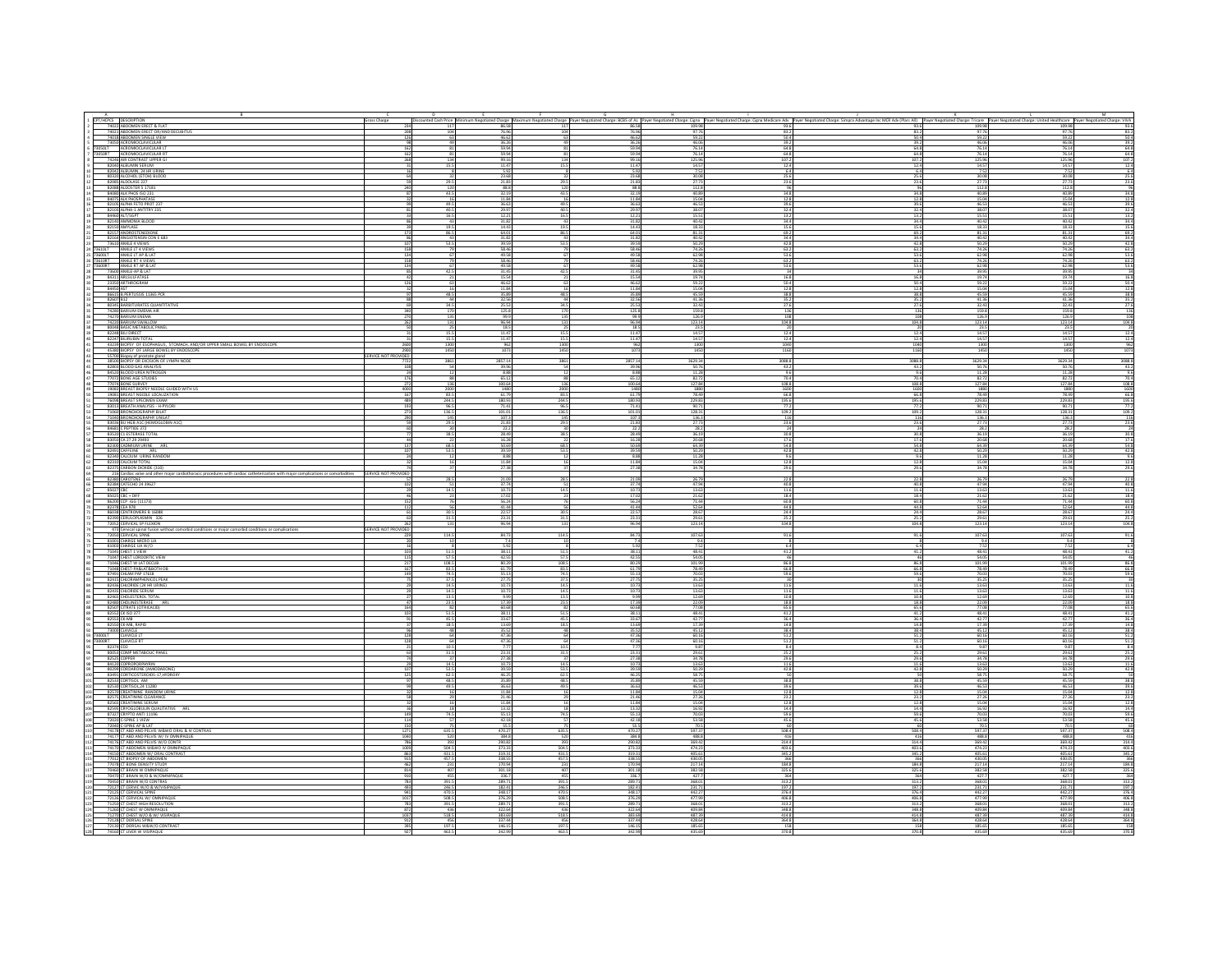| 73701 CT LOW EXT W OMNIPAQUE                                                                                                                                                 | 1017                                         | 508.5                                                            | 376.29                  | 508.5               | 376.29                               | 477.99                                                                          | 406.8                                                            | 406.8              | 477.99                  | 477.99                | 406.8                                                       |
|------------------------------------------------------------------------------------------------------------------------------------------------------------------------------|----------------------------------------------|------------------------------------------------------------------|-------------------------|---------------------|--------------------------------------|---------------------------------------------------------------------------------|------------------------------------------------------------------|--------------------|-------------------------|-----------------------|-------------------------------------------------------------|
| 73700 CT LOWER EXTREMITY<br>72131 CT LUMBAR SPINE                                                                                                                            | 818                                          | $\frac{409}{512.5}$                                              | 302.66<br>379.25        | 512                 |                                      | 384.46<br>481.7                                                                 |                                                                  | 327.               | 384.46<br>481.75        | 384.46<br>481.75      |                                                             |
| 72133 CT LUMBAR W&W/O CON                                                                                                                                                    |                                              | 197.5                                                            | 146.15                  | 197.                | 302 66<br>379.25<br>146 15           | 185.65                                                                          | $\begin{array}{r} 327.2 \\ \hline 410 \\ \hline 158 \end{array}$ |                    | 185.65                  | 185.65                | $\begin{array}{r} 327.2 \\ 410 \\ 158 \end{array}$          |
|                                                                                                                                                                              | 1017<br>849                                  | 508.5<br>424.5                                                   | 376.29<br>314.13        | 508.5<br>424        |                                      | 477.99<br>399.0                                                                 | 406.8<br>339.6                                                   | 406<br>339         | 477.99<br>399.03        | 477.99<br>399.03      | 406.8<br>339.6                                              |
| 72132 CT LUMBAR W/ CONTRAST<br>70481 CT ORBITS W OMNIPAQUE<br>72193 CT PELVIS W OMNIPAQUE<br>72194 CT PELVIS W/O & W/ OMNIPAQUE                                              |                                              | $452$<br>$489.5$                                                 | 334.48<br>362.23        | $\frac{452}{489.5}$ | 376.29<br>314.13<br>334.48<br>362.23 | 424.88<br>460.13                                                                | 361.6<br>391.6                                                   | $\frac{361}{391}$  | $424.88$<br>$460.13$    | 424.88<br>460.13      | 361.6<br>391.6                                              |
| 72192 CT PELVIS W/O CONTRA                                                                                                                                                   |                                              | $\frac{411}{372.5}$                                              | 304.14                  |                     | 304.14                               | 386.3                                                                           | 328.8                                                            | 328                | 386.34                  | 386.34                | 328.8                                                       |
| 70480 CT POST FOSSA W/O CO<br>70482 CT SELLA W/O & W/ VISIPAQUE                                                                                                              | 884                                          | 442                                                              | 275.65<br>327.08        | 372.5<br>44         | 275.65<br>327.08                     | 350.15<br>415.48                                                                | 298                                                              | 298<br>353.6       | 350.15<br>415.48        | 350.19<br>415.48      | $\frac{298}{353.6}$                                         |
| 70487 CT SINUSES W/ OMNIPAQUE<br>70488 CT SINUSES W/ OMNIPAQUE                                                                                                               | 823<br>884                                   | $\frac{411.5}{442}$                                              | 304.51                  | $\frac{4115}{443}$  | 304.51                               | 386.81<br>415.48                                                                | 329.2<br>353.6                                                   | 329.<br>353.       | 386.81<br>415.48        | 386.81<br>415.48      | 329.2<br>353.6                                              |
| 70486 CT SINUSES W/O CONTR                                                                                                                                                   |                                              | 391.5                                                            | 289.71                  | 391                 | 289.71                               | 368.0                                                                           | 313.2                                                            | 313                | 368.01                  | 368.01                | 313.2                                                       |
| 70491 CT SOFT TIS NECK W/OMNIPAQUE<br>70490 CT SOFT TIS NECK W/O                                                                                                             | 801<br>745                                   | 400.5<br>372.5                                                   | 296.37<br>275.65        | 400.5<br>372.5      | 296.37<br>275.65                     | 376.47<br>350.15                                                                | 320.4<br>298                                                     | 320                | 376.47<br>350.15        | 376.47<br>350.15      | 320.4<br>298                                                |
| 70492 CT SOFT TIS NECK W/O & W/ OMNIPAQUE<br>72129 CT THORACIC W/ VISIPAQUE                                                                                                  | 904                                          | $452$<br>508.5                                                   | 334.48                  | $\frac{452}{508.5}$ | 334.48                               | 424.88                                                                          | 361.6                                                            | 361.6              | 424.88                  | 424.88                | 361.6<br>406.8                                              |
| 73200 CT UPPER EXTREMITY                                                                                                                                                     |                                              |                                                                  |                         |                     | 296                                  |                                                                                 |                                                                  |                    | 376                     | 376                   | 320                                                         |
| 73201 CT UPPER EXTREMITY W/ OMNIPAQUE<br>74174 CTA ABDOMEN/PELVIS W                                                                                                          | 1017<br>1760                                 | 508.5<br>880                                                     | 376.29<br>651.2         | 508.5<br>880        | 376.29<br>651.2                      | 477.9<br>827.                                                                   | 406.8<br>704                                                     | 406.8              | 477.99<br>827.2         | 477.99<br>827.2       | 406.8<br>704                                                |
| 70496 CTA BRAIN<br>70498 CTA CAROTIDS (NECK)                                                                                                                                 | 786<br>786                                   | 393<br>393                                                       | 290.82                  | 393                 | 290.82                               | 369.42<br>369.42                                                                | 314.4<br>314.4                                                   | $314.4$<br>$314.4$ | 369.42<br>369.42        | 369.42<br>369.42      | 314.4<br>314.4                                              |
| 73706 CTA LOWER EXTREMITY                                                                                                                                                    | son                                          | 400                                                              | 296                     | 400                 | 796                                  | 37                                                                              | 320                                                              | 32                 | 376                     | 376                   | 320                                                         |
| 75635 CTA RUNOFF<br>71275 CTA RUNOFF<br>71275 CTA THORACIC-ABDOMEN AORTA                                                                                                     |                                              | 393<br>393                                                       | 290.82                  | 393<br>39           | 290.82                               | 369.42<br>369.42                                                                | $\frac{314.4}{314.4}$                                            | 314.4<br>314.4     | 369.42                  | 369.42<br>369.42      | $\frac{314.4}{314.4}$                                       |
| 82131 CYSTATHION IN EACID ARL                                                                                                                                                |                                              | 50.5                                                             | 37.37<br>18.5           | 50.5                | 37.37<br>18.5<br>99.16               | 47.47                                                                           | 40.4                                                             | 40.4               | 47.47<br>23.5           | 47.47<br>23.5         | $\frac{40.4}{20}$                                           |
| 82615 CYSTINE ARL<br>74430 CYSTOGRAM                                                                                                                                         | 268                                          | $rac{25}{134}$                                                   | 99.16                   |                     |                                      | 23.5                                                                            | $\frac{20}{107.2}$                                               | 107                | 125.96                  | 125.96                | 107.2                                                       |
| 77080 OEXA BONE STUDY, MULTI<br>87526 OHEA 19894<br>77066 OIAG MAMMO BILATERAL PLUS CAD WHEN PERFO<br>77065 OIAG MAMMO UNILATERAL PLUS CAD WHEN PERF                         |                                              | 201                                                              | 148.74<br>30.34         |                     | 148.74<br>30.34<br>143.56<br>115.07  | 188.94<br>38.54                                                                 | 160.8<br>32.8                                                    | 160.8              | 188.94<br>38.54         | 188.94<br>38.54       | 160.8<br>32.8                                               |
|                                                                                                                                                                              |                                              | 194<br>155.5                                                     | 143.56<br>115.07        | 19<br>155           |                                      | 182.36                                                                          | 155.2<br>124.4                                                   | $\frac{155}{124}$  | 182.36<br>146.17        | 182.36<br>146.17      | $\frac{155.2}{124.4}$                                       |
| .<br>43235 DIAGNOSTIC EXAM OF ESOPHAGUS, STOMACH, AND OR UPPER SMALL BOWEL ENDOSCOPE<br>45378 DIAGNOSTIC EXAM OF LARGE BOWELUSING AN ENDOSCOPE                               |                                              |                                                                  | 1258                    |                     | 1258                                 | 170                                                                             | 1360<br>1080                                                     |                    |                         | 1700                  | 1258                                                        |
| 82651 DIHYDROTESTOSTERONE                                                                                                                                                    | 2700<br>152                                  | 1350                                                             | $\frac{999}{56.24}$     | 135                 | $\frac{999}{56.24}$                  | $\frac{1350}{71.44}$                                                            | 60.8                                                             | 108<br>60.         | 1700<br>1350<br>71.44   | 1350<br>71.44         | $\frac{999}{60.8}$                                          |
| 83014 DRUG ADMIN - BREATH ANALYSIS<br>85597 dRVVT 15111                                                                                                                      | $\frac{32}{84}$                              |                                                                  | 11.84<br>31.08          |                     | 11.84<br>31.08                       | 15.04<br>39.48                                                                  | $\frac{12.8}{33.6}$                                              | $\frac{12}{33}$    | 15.04<br>39.48          | 15.04<br>39.48        | $\frac{12.8}{33.6}$                                         |
| 85613 dRVVT CONFIRMATION                                                                                                                                                     |                                              |                                                                  | 17.02                   |                     | 17.02                                | 21.6                                                                            | 18.4                                                             | 18.                | 21.62                   | 21.62                 | 18.4                                                        |
| 73080 ELBOW 4 VIEWS<br>73070 ELBOW AP & LAT                                                                                                                                  | 132<br>104                                   |                                                                  | 48.84<br>38.48          |                     | 48.84<br>38.48                       | 62.04<br>48.88                                                                  | 52.8<br>41.6                                                     | $\frac{52}{41}$    | 62.04<br>48.88          | $\frac{62.04}{48.88}$ | 52.8<br>41.6                                                |
| 070LT ELBOW LT AP & LA<br>73070RT ELBOW RT AP & LA                                                                                                                           | 151                                          | 75.5<br>75.5                                                     | 55.87<br>55.87          | 75.                 |                                      | 70.9<br>70.9                                                                    | $\frac{60.4}{60.4}$                                              | 60.4<br>60.4       | 70.97<br>70.97          | 70.97<br>70.97        | $\frac{60.4}{60.4}$                                         |
| 80051 ELECTROLYTE PANI                                                                                                                                                       |                                              | 19.5                                                             | 14.43                   |                     | 55.87<br>55.87<br>14.43              | 18.3                                                                            | 15.6                                                             |                    | 18.33                   | 18.33                 |                                                             |
| 74330 ENDO CATH BILIARY & PANCREATIO<br>74328 ENDO CATH BILIARY DUCT                                                                                                         | 686                                          | 343<br>343                                                       | 253.82<br>253.82        | 343<br>34           | 253.82<br>253.82                     | 322.4<br>322.4                                                                  | 274.4<br>274.4                                                   | 274<br>274         | 322.42<br>322.42        | 322.42<br>322.42      | 274.4<br>274.4                                              |
| 74329 ENDO CATH PANCREATIC DUC                                                                                                                                               | 491                                          | 245.5                                                            | 181.67                  | 245.5               | 181.67                               | 230.77<br>84.6                                                                  | 196.4                                                            | 196.4              | 230.77                  | $\frac{230.77}{84.6}$ | 196.4                                                       |
| 82668 ERYTHROPO 427                                                                                                                                                          |                                              |                                                                  | 66.6<br>41.44           |                     | 66.6<br>41.44                        | 52.64                                                                           | 44.8                                                             | 44.8               | 52.64                   | 52.64                 |                                                             |
| 82670 ESTRADIOL 4021                                                                                                                                                         |                                              | 38.5<br>71.5                                                     | 28.49<br>52.91          | 38.5<br>71.5        | 28.49                                | $\frac{36.19}{67.21}$                                                           | 30.8<br>57.2                                                     | 30.                | 36.19<br>67.21          | $\frac{36.19}{67.21}$ | 44.8<br>30.8<br>57.2                                        |
| 82679 ESTRONE (E1)<br>11602 EXOSION LESION MAL 1.1 TO 2CM-BODY<br>70030 EYE DECT: FOREIGN BO                                                                                 | 148                                          |                                                                  | 54.76<br>203.5          |                     | 54.76<br>203.5                       | 69.56<br>258.5                                                                  | $\frac{59.2}{220}$                                               | 59.                | 69.56<br>258.5          | 69.56<br>258.5        | 59.2<br>220                                                 |
|                                                                                                                                                                              |                                              |                                                                  | 40.7                    |                     | 40.7                                 | 51                                                                              | 44                                                               |                    | 51.7                    | 51.7                  |                                                             |
| 70150 FACIAL BONES<br>83890 FACTOR II 17909                                                                                                                                  |                                              | 53.5                                                             | 74.74<br>39.59          | $\frac{1}{53}$      | 74.74<br>39.59                       | 94.94<br>50.29                                                                  | $\frac{80.8}{42.8}$                                              | 80                 | 94.94<br>50.29          | 94.94<br>50.29        | $\frac{80.8}{42.8}$                                         |
| 85220 FACTOR V ACTIVITY<br>85260 FACTOR X ACTIVITY                                                                                                                           |                                              | 53.5<br>53.5                                                     | 39.59                   | 53<br>53            | 39.59                                | 50.29                                                                           | 42.8<br>42.8                                                     | 42.<br>42          | 50.29                   | $\frac{50.29}{50.29}$ | $\frac{42.8}{42.8}$                                         |
| 85270 FACTOR XI ACTIVIT                                                                                                                                                      |                                              | 53.5                                                             | 39.59<br>39.59          | 53.                 | 39.59                                | 50                                                                              | $\frac{42.8}{42.8}$                                              |                    | 50.29<br>50.29          | $\frac{50.29}{50.29}$ | 42.8                                                        |
| 85280 FACTOR XII ACTIVIT'<br>90847 Family psychotherapy, including patient, 50 min (90847)                                                                                   | SERVICE NOT PROVIDED                         | 53.5                                                             |                         | 53.                 | 39.59                                | 50.2                                                                            |                                                                  | 42.                |                         |                       | 42.8                                                        |
| 90846 Family psychotherapy, not including patient, 50 minutes (90846)<br>82710 FECAL FAT 72 HR QUANT                                                                         | SERVICE NOT PROVIDED                         |                                                                  | 13.32                   |                     | 13.32                                | 16.9                                                                            | $14.4\,$                                                         |                    | 16.92                   | 16.92                 | 14.4                                                        |
| 82705 FECAL FAT, 3967                                                                                                                                                        |                                              | 15.5                                                             | 11.47                   | 15.1                | 11.47                                | 14.5                                                                            | 12.4                                                             | 12.                | 14.57                   | 14.57                 | 12.4                                                        |
| 82274 FECAL FIT                                                                                                                                                              | 38<br>107                                    | $\frac{19}{53.5}$                                                | 14.06<br>39.59          |                     | 14.06<br>39.59                       | 17.86<br>50.29                                                                  | 15.2<br>42.8                                                     |                    | 17.86<br>50.29          | 17.86<br>50.29        | 15.2<br>42.8                                                |
|                                                                                                                                                                              | 162                                          | 81                                                               | 59.94                   |                     | 59.94                                | 76.1                                                                            | 64.8                                                             | 64.8<br>82.        | 76.14                   | 76.14                 |                                                             |
| 73552 FEMUR<br>73551 FEMUR 1 VIEW<br>82728 FERRITIN                                                                                                                          |                                              |                                                                  | 76.22<br>30.34          |                     | 76.22<br>30.34                       | 96.82                                                                           | $rac{824}{328}$                                                  |                    | 96.82<br>38.54          | 96.82<br>38.54        | $\frac{64.8}{82.4}$                                         |
| 10022 FINE NEEDLE ASPIRATION W/US GUIDANCE<br>73140 FINGERS                                                                                                                  |                                              | 812.5                                                            | 601.25<br>31.08         | 812.5               | 601.25                               | 763.7<br>39.4                                                                   | 650                                                              |                    | 763.75                  | 763.75<br>39.48       | 650                                                         |
| 3140LT FINGERS LT<br>3140RT FINGERS RT                                                                                                                                       | 119                                          | 59.5<br>59.5                                                     | 44.03                   | 59.5<br>59          | $\frac{31.08}{44.03}$                | 55.93<br>55.93                                                                  | 33.6<br>47.6<br>47.6                                             | 47                 | 39.48<br>55.93<br>55.93 | 55.93                 | 33.6<br>47.6<br>47.6                                        |
|                                                                                                                                                                              |                                              |                                                                  | 17.39                   | 23.                 | $\frac{17.39}{267.88}$               |                                                                                 | $\frac{18.8}{289.6}$                                             | 18                 | 22.09                   | 22.09                 | $\frac{18.8}{289.6}$                                        |
| 76000 FLUORO TIME X 15 MIN<br>76001 FLUOROSCOPY/MORE 1 H<br>82746 FOLATE                                                                                                     |                                              | $\begin{array}{r} 23.5 \\ \hline 362 \\ \hline 37.5 \end{array}$ | 267.88<br>27.7          | 36<br>37            | 27.7                                 | $\begin{array}{r}\n 22.09 \\  \hline\n 340.28 \\  \hline\n 35.25\n \end{array}$ |                                                                  | 289.               | 340.28<br>35.2          | 340.28                |                                                             |
| 73630 FOOT 3 VIEWS<br>73620 FOOT AP & LAT<br>73630LT FOOT LT 3 VIEWS                                                                                                         |                                              | 53.5<br>53.5                                                     | 39.59<br>39.59          | 53<br>53            | 39.59<br>39.59                       | 50.29                                                                           | $\frac{428}{428}$                                                | 42.                | 50.29<br>50.29          | 50.29                 | 42.8<br>42.8                                                |
|                                                                                                                                                                              |                                              | 80                                                               | 59.2                    |                     | 59.2                                 | 75.                                                                             | 64                                                               |                    | 75.2                    | 75.2                  | 64                                                          |
| 73620LT FOOT LT AP & LAT<br>73630RT FOOT RT 3 VIEWS                                                                                                                          |                                              | $rac{60.5}{80}$                                                  | 44.77<br>59.2           | 60                  | 44.77<br>59.2                        | 56.87                                                                           | $\frac{48.4}{64}$                                                | 48.                | 56.87                   | 56.87                 | $\frac{48.4}{64}$                                           |
| 73620RT<br>FOOT RT AP & LAT<br>73090 FOREARM AP & LA                                                                                                                         | 121                                          | 60.5                                                             | $\frac{44.77}{38.48}$   | 60.5                | $\frac{44.77}{38.48}$                | 56.87                                                                           | 48.4<br>41.6                                                     | 48.<br>41.         | 56.87<br>48.88          | $56.87$<br>$48.88$    | 48.4                                                        |
| 73092LT<br>73092LT FOREARM INFANT LT UPPER EXT 2 VIEWS<br>73092RT FOREARM INFANT RT UPPER EXT 2 VIEWS                                                                        | 123<br>109                                   | $\frac{61.5}{54.5}$                                              | 45.51                   | 61                  | 45.51                                | 57.8                                                                            | 49.2                                                             |                    | 57.81                   | 57.81                 | $\begin{array}{r} 41.6 \\ 49.2 \\ 43.6 \\ 41.6 \end{array}$ |
| 73092 FOREARM INFANT UPPER EXT 2 VIEWS                                                                                                                                       | 104                                          |                                                                  | 40.33<br>38.48          | 54.5                | 40.33<br>38.48                       | $\frac{51.23}{48.88}$                                                           | 43.6<br>41.6                                                     | 43.6<br>41.6       | 51.23<br>48.88          | 51.23<br>48.88        |                                                             |
| FOREARM LT AP & LAT<br>73090RT FOREARM RT AP & LAT                                                                                                                           | 151<br>151                                   | 75.5<br>75.5                                                     | 55.87                   | 75.<br>75.          | 55.87<br>55.87                       | 70.97<br>70.97                                                                  | $rac{60.4}{60.4}$                                                | $rac{60}{60}$      | 70.97<br>70.97          | 70.97                 | $\frac{60.4}{60.4}$                                         |
| 83001 FSH 470                                                                                                                                                                |                                              | 54.5                                                             | 40.33                   | 54.5                | 40.33                                | 51.2                                                                            | 43.6                                                             | 43.                | 51.23                   | 51.23                 | 43.6                                                        |
| 83001 FSH 470<br>82955 G6PD(GLUCOSE-6-PHOSPHODEHYDROGENASE)<br>82760 GALACTOSE TOLERANCE                                                                                     |                                              | 29.5<br>34                                                       | 21.83<br>25.16          | 29.5                | 21.83<br>25.16                       | 27.73                                                                           | $\frac{23.6}{27.2}$                                              | $^{23}$            | 27.73<br>31.96          | $\frac{27.73}{31.96}$ | $\frac{23.6}{2}$<br>27.2                                    |
| 74290 GALLBLADDER SERIES<br>82271 GASTRIC OCCULT BLOOD<br>82941 GASTRIN 478                                                                                                  | 143                                          | 71.5                                                             | 52.91                   | 715                 | 52.91                                | $67.21$<br>9.4                                                                  | 57.2                                                             | 57                 | 67.21                   | 67.21                 | $\begin{array}{r} 57.2 \\ 8 \end{array}$                    |
|                                                                                                                                                                              |                                              | 52.5<br>74.5                                                     | 38.85<br>55.13          | 52.<br>74           | 38.85                                | 49.35                                                                           | 42<br>59.6                                                       |                    | $\frac{9.4}{49.35}$     | 49.35<br>70.03        |                                                             |
| 87591 GC PAP                                                                                                                                                                 |                                              | $\frac{19.5}{170}$                                               | 14.43                   | 19                  | 55.13<br>14.43                       | 70.0<br>18.3                                                                    |                                                                  |                    | 70.03<br>18.33          | 18.33                 |                                                             |
| 82977<br>82977<br>74245 GLAND SM BOWEL<br>82947 GLUCOSE                                                                                                                      |                                              |                                                                  | $\frac{125.8}{8.88}$    |                     | $\frac{125.8}{8.88}$                 | $\frac{159.8}{11.28}$                                                           | $\frac{15.6}{136}$                                               |                    | 159.8<br>11.28          | $\frac{159.8}{11.28}$ | 59.6<br>15.6<br>136<br>9.6                                  |
| 82945 GLUCOSE CSF<br>90853 Group psychotherapy (90853)<br>73120 HAND 2 VIEWS                                                                                                 |                                              |                                                                  | 8.14                    |                     | 8.14                                 | 10.34                                                                           | 8.8                                                              |                    | 10.34                   | 10.34                 | 8.8                                                         |
|                                                                                                                                                                              | SERVICE NOT PROVIDED                         |                                                                  | 38.48                   |                     | 38.48                                | 48.83                                                                           | 41.6                                                             | 41                 | 48.88                   | 48.88                 | 41.6                                                        |
| 73130 HAND 3 VIEWS<br>3120LT HAND LT 2 VIEW                                                                                                                                  |                                              | 53.5<br>61.5                                                     | 39.59<br>45.51          | $\frac{53}{61}$     | 39.59<br>45.51                       | 50.29<br>57.81                                                                  | $42.8$<br>$49.2$                                                 | $rac{42}{49}$      | 50.29<br>57.81          | $\frac{50.29}{57.81}$ | 42.8<br>49.2                                                |
| 3130LT<br>HAND LT 3 VIEWS                                                                                                                                                    | 153                                          | 76.5                                                             | 56.61                   | 76.                 | 56.61                                | 71.9                                                                            | 61.2                                                             | 61.                | 71.91                   | 71.91                 |                                                             |
| <b>73120RT HAND RT 2 VIEWS<br/>73130RT HAND RT 3 VIEWS</b>                                                                                                                   |                                              | $\frac{61.5}{76.5}$                                              | 45.51<br>56.61          | $\frac{615}{765}$   | 45.51<br>56.61                       | 57.81<br>71.91                                                                  | $\frac{49.2}{61.2}$                                              | $\frac{49}{61}$    | 57.81<br>71.91          | 57.81<br>71.91        | $61.2$<br>$49.2$<br>$61.2$                                  |
| 80076 HEPATIC PANEL (LIVER<br>73502 HIP - UNILATERAL W/PELVIS - 2-3 VIEWS                                                                                                    | 209                                          | 24.5<br>104.5                                                    | 18.13<br>77.33          | 24<br>104.5         | 18.13<br>77.33                       | 23.0<br>98.2                                                                    | 19.6<br>83.6                                                     | 19.<br>83.6        | 23.03<br>98.23          | 23.03<br>98.23        | 19.6                                                        |
| UNILATERAL W/PELVIS - 4 VIEW M<br>73503 HIR                                                                                                                                  | 347                                          | 173.5                                                            | 128.39                  | 173.5               | 128.39                               | 163.09                                                                          | 138.8                                                            | 138.8              | 163.09                  | 163.09                | 83.6<br>138.8                                               |
| 73501 HIP LT COMPLETE<br>73530 HIP NAILING / CARN                                                                                                                            | 183<br>597                                   | 91.5<br>298.5                                                    | 67.71<br>220.89         | $\frac{915}{2985}$  | 67.71<br>220.89                      | 86.0<br>280.59                                                                  | 73.2<br>238.8                                                    | 73.<br>238.8       | 86.01<br>280.59         | 86.01<br>280.59       | 73.2<br>238.8<br>136.4<br>136.4                             |
| 73521 HIPS - BILATERAL W/PELVIS - ZVIEWS<br>73522 HIPS - BILATERAL W/PELVIS - 3-4 VIEWS                                                                                      | $\frac{341}{341}$                            | $\frac{170.5}{170.5}$                                            | $\frac{126.17}{126.17}$ | 170.5<br>170.5      | $\frac{126.17}{126.17}$              | $\frac{160.2}{160.2}$                                                           | 136.4<br>136.4                                                   | 136.4<br>136.4     | 160.27                  | 160.27<br>160.27      |                                                             |
| 73523 HIPS - BILATERAL W/PELVIS - MIN 5 VIEWS                                                                                                                                | 649                                          | 324.5                                                            | 240.13                  | 324.5               | 240.13                               | 305.03                                                                          | 259.6                                                            | 259.6              | 305.03                  | 305.03                | 259.6                                                       |
| 73060 HUMERUS<br>SOSOLT HUMERUS                                                                                                                                              | 152                                          |                                                                  | 56.24<br>59.2           |                     | 56.24<br>59.2                        | 71.44                                                                           | 60.8<br>64                                                       | 60.8               | 71.44<br>75.2           | 71.44<br>75.2         | 60.8<br>64                                                  |
| 73060RT HUMERUS RT<br>70134 IACS<br>70134LT IACS LT                                                                                                                          | 160                                          | $\frac{80}{64.5}$                                                | 59.2<br>47.73           | 64                  | 59.2<br>47.73<br>50.32               | $\frac{75.2}{60.63}$                                                            | $rac{64}{51.6}$                                                  |                    | $\frac{75.2}{60.63}$    | $\frac{75.2}{60.63}$  | $\frac{64}{51.6}$                                           |
|                                                                                                                                                                              |                                              |                                                                  | 50.32<br>50.32          |                     | 50.32                                | 63.92<br>63.9                                                                   | 54.4                                                             | 54,                | 63.92<br>63.92          | 63.92<br>63.92        | 54.4                                                        |
| 70134RT   IACS RT                                                                                                                                                            | SERVICE NOT PROVIDE                          |                                                                  |                         |                     |                                      |                                                                                 |                                                                  |                    |                         |                       |                                                             |
|                                                                                                                                                                              | SERVICE NOT PROVIDED<br>SERVICE NOT PROVIDED |                                                                  |                         |                     |                                      |                                                                                 |                                                                  |                    |                         |                       |                                                             |
| 64483 Injections of anesthetic and/or steroid drug into lower or sacral spine nerve root using imaging guidance<br>93452 Insertion of catheter into left heart for diagnosis | SERVICE NOT PROVIDED                         |                                                                  |                         |                     |                                      |                                                                                 |                                                                  |                    |                         |                       |                                                             |
| 74400 IVP UROGRAPHY                                                                                                                                                          |                                              | 186                                                              | 137.64                  |                     | 137.64                               | 174.8                                                                           | 148.8                                                            | 148.               | 174.84                  | 174.84                | 148.8                                                       |
| 73560 KNEE 1-2 VIEWS<br>73562 KNEE 3 VIEWS                                                                                                                                   | 104                                          |                                                                  | 38.48                   |                     | 38.48                                | 48.88                                                                           | $rac{41.6}{43.6}$                                                | 41                 | 48.88                   | 48.88                 | $\frac{41.6}{42.8}$                                         |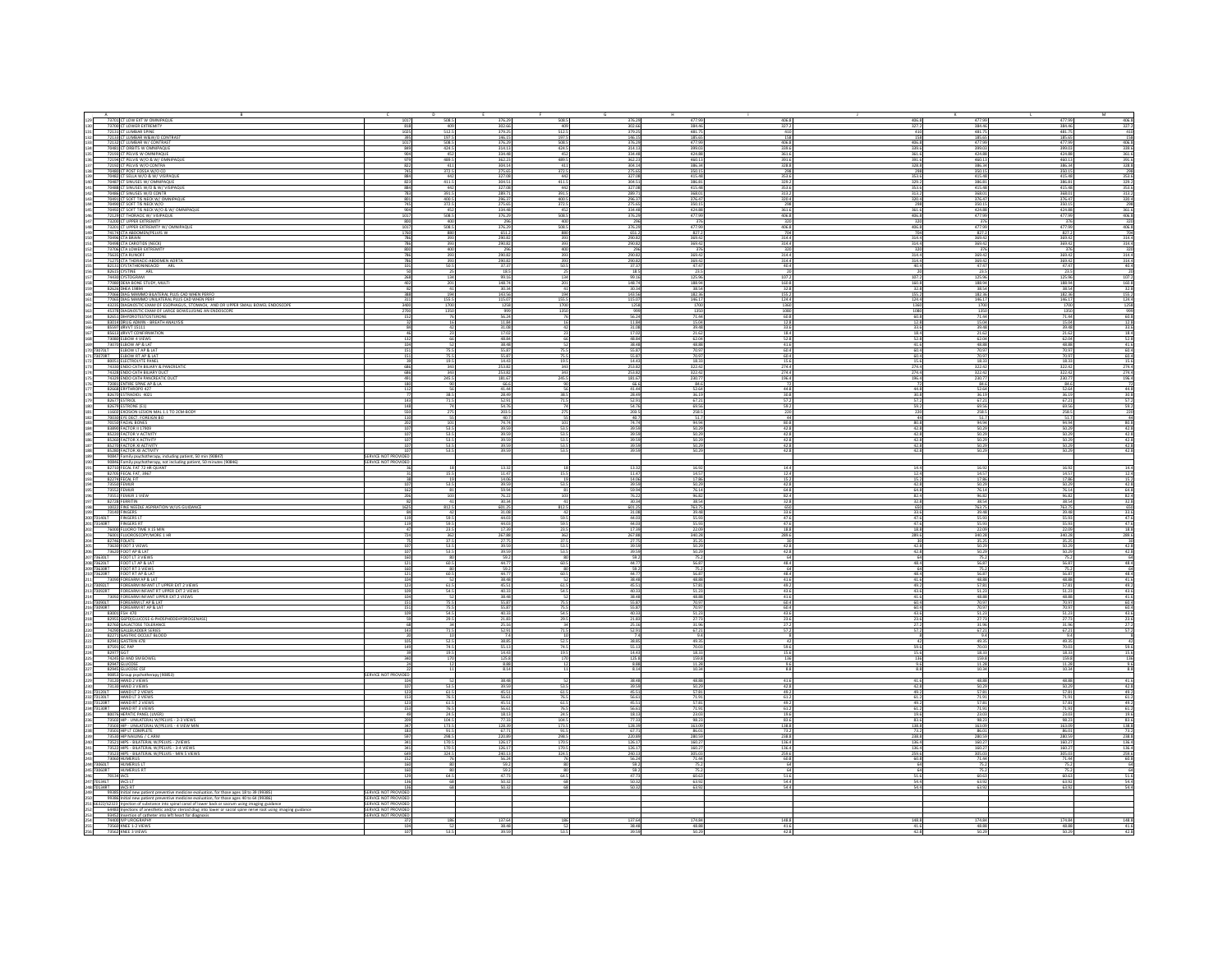| 73564 KNEE COMP 4 VIEWS<br>116                                                                                                                                                                                                                               | 58                         | 42.92                                                                           |                     | 42.92                                                                           | 54.52                                                                        | 46.4                | 46.4                  | 54.52                 | 54.52                    | M<br>46.4                                                      |
|--------------------------------------------------------------------------------------------------------------------------------------------------------------------------------------------------------------------------------------------------------------|----------------------------|---------------------------------------------------------------------------------|---------------------|---------------------------------------------------------------------------------|------------------------------------------------------------------------------|---------------------|-----------------------|-----------------------|--------------------------|----------------------------------------------------------------|
| 137                                                                                                                                                                                                                                                          | 68.5                       |                                                                                 | 68.5                |                                                                                 | 64.39                                                                        | 54.8                | 54.8                  | 64.39<br>74.26        | 64.39                    | 54.8                                                           |
| 73560LT KNEE LT 1-2 VIEWS<br>73562LT KNEE LT 3 VIEWS<br>158                                                                                                                                                                                                  |                            | 50.69<br>58.46                                                                  |                     | 50.69<br>58.46                                                                  | 74.26                                                                        | $\frac{63.2}{78.8}$ | 63.2                  |                       |                          | 63.2<br>78.8                                                   |
| 3564LT<br>197<br>KNEE LT COMP 4 VIEW<br>73560RT KNEE RT 1-2 VIEWS<br>137                                                                                                                                                                                     | 98.5<br>68.5               | 72.89                                                                           | 98<br>68.5          | 72.89                                                                           | 92.59                                                                        | 54.8                | 78.8<br>54.8          | 92.59<br>64.39        | 92.55                    |                                                                |
| 73562RT<br>73562RT KNEE RT 3 VIEWS<br>73564RT KNEE RT COMP 4 VIEWS<br>74019 KUB MULTIPLE VIEWS<br>158                                                                                                                                                        |                            | 50.69<br>58.46<br>72.89<br>58.09                                                |                     | $\frac{50.69}{58.46}$ $\frac{72.89}{58.09}$                                     | 64.39<br>74.26<br>92.59<br>73.79                                             | $\frac{63.2}{78.8}$ | 63.2                  | 74.26                 | 64.39                    | $\frac{54.8}{63.2}$<br>78.8<br>62.8                            |
|                                                                                                                                                                                                                                                              | 98.5<br>78.5               |                                                                                 | $\frac{98}{78}$     |                                                                                 |                                                                              |                     | $\frac{78.8}{62.8}$   | 92.59                 | 92.55                    |                                                                |
| 76010 KUB/FB/CHILD                                                                                                                                                                                                                                           | 178.5                      | 132.09                                                                          | 178                 | 132.09                                                                          | 167.79                                                                       | 142.8               | 142.8                 | 167.79                | 167.7                    | 142.8                                                          |
| S0061 LIPID PANEL<br>47000 LIVER BIOPSY NEEDLE GUIDED<br>1017                                                                                                                                                                                                | 508.5                      | 24.42<br>376.29                                                                 | 508.5               | 24.42<br>376.29                                                                 | 31.02<br>477.99                                                              | 26.4<br>405.8       | 26.4<br>406.8         | 31.02<br>477.99       | 31.0<br>477.9            | 26.4<br>406.8                                                  |
| 73020 LT SHOULDER 1 VIEW<br>72100 LUMBAR AP & LAT<br>85<br>197                                                                                                                                                                                               | $42.5$<br>96               | 31.45                                                                           | 42                  | 31.45<br>71.04                                                                  | 39.95<br>90.24                                                               |                     |                       | 39.95<br>90.24        | 39.95                    |                                                                |
|                                                                                                                                                                                                                                                              |                            |                                                                                 |                     |                                                                                 |                                                                              | $\frac{34}{76.8}$   | $\frac{34}{76.8}$     |                       |                          | $\frac{34}{76.8}$                                              |
| 72110 LUMBAR AP & LAT COMP & OBLIQUE                                                                                                                                                                                                                         | 127.5<br>173.5             | 94.35<br>128.39                                                                 | 127.<br>173         | 94.35<br>128.39                                                                 | 119.85<br>163.09                                                             | 102<br>138.8        | 10<br>138.8           | 119.85<br>163.09      | 119.89<br>163.09         | 102<br>138.8                                                   |
| 72114 LUMBAR AP & LAT COMP BENDING VIEW<br>72114 LUMBAR AP & LAT COMP BENDING VIEW<br>470 Major joint replacement or reattachment of lower extremity without major comorbid conditions or complica<br>SERVICE NOT PROVIDED                                   |                            |                                                                                 |                     |                                                                                 |                                                                              |                     |                       |                       |                          |                                                                |
| 70120 MANDIBLE 1-2 VIEWS/<br>70100 MANDIBLE 1-3 VIEWS<br>MDIBLE 1-2 VIEWS/SIDE<br>$\overline{81}$                                                                                                                                                            | 42.5<br>40.5               | 31.45<br>29.97                                                                  | 42<br>405           | 31.45<br>29.97                                                                  | 39.95<br>38.07                                                               | 32.4                | 32.4                  | 39.95<br>38.07        | 39.95                    |                                                                |
| 70110 MANDIBLE COMPLETE 4 VIEWS                                                                                                                                                                                                                              | 46                         | 34.04                                                                           |                     | 34.04                                                                           | 43.24                                                                        | 36.8                | 36.8                  | 43.24                 | 43.24                    | $\frac{34}{32.4}$<br>36.8                                      |
| 70120LT MANDIBLE LT 1-2 VIEWS/SIDE<br>143<br>70100LT MANDIBLE LT 1-3 VIEWS<br>151                                                                                                                                                                            | 71.5<br>75.5               | 52.91<br>55.87                                                                  | 71.5<br>75.5        | 52.91<br>55.87                                                                  | 67.21<br>70.97                                                               | 57.2<br>60.4        | 57.2<br>60.4          | 67.21<br>70.97        | 67.21<br>70.97           | 57.2                                                           |
|                                                                                                                                                                                                                                                              | 101                        |                                                                                 |                     |                                                                                 |                                                                              |                     |                       |                       |                          | $\frac{60.4}{80.8}$                                            |
| 0110LT<br>0120RT<br>MANDIBLE LT 4 VIEWS<br>MANDIBLE RT 1-2 VIEWS/SIDE                                                                                                                                                                                        |                            | 74.74<br>52.54                                                                  |                     | 74.74<br>52.54                                                                  | 94.94<br>66.74                                                               | 80.8<br>56.8        | 80.8<br>56.8          | 94.94<br>66.74        | 94.94<br>66.74           |                                                                |
| 70100RT MANDIBLE RT 1-3 VIEWS<br>151                                                                                                                                                                                                                         | 75.5                       | 55.87                                                                           | 751                 | 55.87                                                                           | 70.97                                                                        | 60.4                | 60.4                  | 70.97                 | 70.97                    | 60.4                                                           |
| 0110RT MANDIBLE RT 4 VIEWS<br>70130 MASTOIDS COMPLETE 3 VIEWS/SIDE<br>202<br>109                                                                                                                                                                             | $\frac{101}{54.5}$         | $\frac{74.74}{40.33}$                                                           | 101<br>54.5         | 74.74                                                                           | 94.94<br>51.23                                                               | 80.8<br>43.6        | 80.8<br>43.6          | 94.94<br>51.23        | 94.94<br>51.2            | $\frac{80.8}{43.6}$                                            |
| 70130LT<br>10130LT MASTOIDS LT 3 VIEWS/SIDE<br>10130RT MASTOIDS RT 3 VIEWS/SIDE<br>103                                                                                                                                                                       | 51.5<br>515                | 38.11<br>38.11                                                                  | 51<br>51.           | 38.11<br>38.11                                                                  | 48.43<br>48.41                                                               | 41.2                | 41.2<br>412           | 48.43<br>48.41        | 48.41<br>$-48.41$        |                                                                |
| 70140 MAXILLARY                                                                                                                                                                                                                                              | 57.5                       | 42.55                                                                           | 57.                 | 42.55                                                                           | 54.05                                                                        | $\frac{41.2}{46}$   |                       | 54.05                 | 54.0                     | $\begin{array}{r} 41.2 \\ 41.2 \\ 46 \end{array}$              |
| 74230 MODIFIED BARIUM SWALLOW<br>185                                                                                                                                                                                                                         | 92.5                       | 68.45                                                                           | 925                 | 68.45                                                                           | 86.95                                                                        | 74                  |                       | 86.95                 | 86.9                     |                                                                |
| 73321 MRI HEAD WAND WAS CONTRAST<br>73721 MRI LOWER EXTREMITY JOINT W/O CONTRAST<br>73721 MRI LUMBAR SPINE W/O CONTRAST<br>2172                                                                                                                              | 1086                       | 803.64                                                                          | 108                 | 803.64                                                                          | 1020.84                                                                      | 868.8               | 868.8                 | 1020.84               | 1020.84                  | 868.8                                                          |
| 1395<br>1395                                                                                                                                                                                                                                                 | 697.5                      | 516.15<br>516.15                                                                | 697.5               | 516.15<br>516.15                                                                | 655.65                                                                       | 558<br>558          | $rac{558}{558}$       | 655.65                | 655.65                   | $rac{558}{558}$                                                |
| 70160 NASAL BONES                                                                                                                                                                                                                                            | 615                        | 45.51                                                                           | 61                  | 45.51                                                                           | 57.81                                                                        | 49.2                | 49.7                  | 57.81                 | 578                      | 49.2                                                           |
| 70360 NECK-SOFT TISSUE<br>38505 NEEDLE BIOPSY OF LYMPH NODE<br>3520                                                                                                                                                                                          | 1760                       | 46.62<br>1302.4                                                                 | 1760                | 46.62<br>1302.4                                                                 | 59.22<br>1654.4                                                              | 50.4<br>1408        | 50.4<br>1408          | 59.22<br>1654.4       | 59.2<br>1654.4           | $\frac{50.4}{1408}$                                            |
| -<br>99204 New patient office of other outpatient visit, typically 45 min (99204)<br>99205 New patient office of other outpatient visit, typically 60 min (99205)<br>SERVICE NOT PROVIDED                                                                    |                            |                                                                                 |                     |                                                                                 |                                                                              |                     |                       |                       |                          |                                                                |
| 99203 New patient office or other outpatient visit, typically 30 min (99203)<br>SERVICE NOT PROVIDED                                                                                                                                                         |                            |                                                                                 |                     |                                                                                 |                                                                              |                     |                       |                       |                          |                                                                |
| 78452 NUCLEAR STRESS/MULTIPLE<br>78451 NUCLEAR STRESS/SINGLE<br>-250                                                                                                                                                                                         | 1251.5                     | 926.11<br>926.11                                                                | 1251.5<br>1251.5    | 926.11<br>926.11                                                                | 1176.41                                                                      | 10012               | 1001.2                | 1176.41<br>1176.41    | 1176.41                  | 1001.2                                                         |
| 2503<br>80055 OBSTETRIC BLOOD TEST PANEL<br>SERVICE NOT PROVIDED                                                                                                                                                                                             | 1251.5                     |                                                                                 |                     |                                                                                 | 1176.41                                                                      | 1001.2              | 1001.2                |                       | 1176.4                   | 1001.2                                                         |
| 74300 OP CHOLANGIOGRAM<br>356                                                                                                                                                                                                                                | 178                        | 131.72                                                                          |                     | 131.72<br>37.74                                                                 | 167.32                                                                       | 142.4               | 142.4                 | 167.32                | 167.3                    | $\frac{142.4}{40.8}$                                           |
| 70190 OPTIC FORAMINA<br>102                                                                                                                                                                                                                                  | 51                         | 37.74                                                                           |                     |                                                                                 | 47.94                                                                        | 40.8                | 40.8                  | 47.94                 | 47.9                     |                                                                |
| 70190LT OPTIC FORAMINA LT<br>107<br>70190RT OPTIC FORAMINA RT<br>107                                                                                                                                                                                         | 53.5<br>53.5               | 39.59<br>39.59                                                                  | 53.5<br>53          | 39.59<br>39.59                                                                  | 50.29<br>50.29                                                               | 42.8<br>42.8        | 42.8<br>42.8          | 50.29<br>50.29        | 50.29<br>50.2            | 42.8                                                           |
|                                                                                                                                                                                                                                                              | 64.5<br>89.5               | 47.73                                                                           | 64                  | 47.73                                                                           | 60.63<br>84.13                                                               | $\frac{516}{716}$   |                       | 60.63                 | 60.6                     | 42.8<br>51.6<br>51.6<br>71.6<br>34.8                           |
| 0200RT ORBITRT<br>179                                                                                                                                                                                                                                        | 89.5                       | 66.23                                                                           | 89.5                | 66.23                                                                           | 84.13                                                                        | 71.6                | 71.6                  | 84.13                 | 84.1                     |                                                                |
| 73650 OSCALCIS                                                                                                                                                                                                                                               |                            | 32.19                                                                           | 43.5                | 32.19                                                                           | 40.89                                                                        | 34.8                | 34.8                  | 40.89                 | 40.89                    |                                                                |
| 3650LT OSCALCIS LT<br>141                                                                                                                                                                                                                                    | $\frac{43.5}{70.5}$<br>178 | 52.17                                                                           | 70.                 | 52.17                                                                           | 66.27                                                                        | 56.4                | 56.4                  | 66.27                 | 66.2                     | 56.4                                                           |
| 71090 PACEMAKER X-RAY<br>356                                                                                                                                                                                                                                 |                            | 131.72<br>315.61                                                                | $\frac{178}{426.5}$ | 131.72<br>315.61<br>38.11                                                       | 167.32<br>400.91                                                             | 142.4<br>341.2      | $\frac{142.4}{341.2}$ | 167.32<br>400.91      | 167.3<br>2009            |                                                                |
| 70210 PARANASAL SINUSES 1-2 VIEWS                                                                                                                                                                                                                            | 426.5<br>51.5              | 38.11                                                                           | 51                  |                                                                                 | 48.41                                                                        | 41.2                | 41.2                  | 48.41                 | 48.4                     | 142.4<br>341.2<br>41.2                                         |
| 70220 PARANASAL SINUSES COMPLETE<br>99243 Patient office consultation, typically 40 min (99243)                                                                                                                                                              | 89.5                       | 66.23                                                                           | 89                  | 66.23                                                                           | 84.13                                                                        | 71.6                | 71.6                  | 84.13                 | 84.13                    | 71.6                                                           |
| SERVICE NOT PROVIDED<br>99244 Patient office consultation, typically 60 min (99244)<br>74710 PELVIMETRY                                                                                                                                                      |                            |                                                                                 |                     |                                                                                 |                                                                              |                     |                       |                       |                          |                                                                |
| 72170 PELVIS SINGLE VIEW<br>151                                                                                                                                                                                                                              | 75.5                       | 45.88<br>55.87                                                                  | 75                  | 45.88<br>55.87                                                                  | 58.28<br>70.97                                                               | 49.6<br>60.4        | 49.6<br>60.4          | 58.28<br>70.97        | 58.28<br>70.97           | 49.6                                                           |
| 72190 PELVIS WITH OBLIQUE<br>208                                                                                                                                                                                                                             | 104                        | 76.96                                                                           | 104                 | 76.96                                                                           | 97.76                                                                        | 83.2                | 83.2                  | 97.76                 | 97.76                    | 60.4                                                           |
| 84153 PSA DIAGNOSTIC, TOTAL                                                                                                                                                                                                                                  | 54.5                       | 40.33                                                                           | 54.5                | 40.33                                                                           | 51.23                                                                        | 43.6                | 43.6                  | 51.23                 | 51.23                    | $\frac{83.2}{43.6}$                                            |
| 90832 Psychotherapy, 30 minutes (90832)<br>90834 Psychotherapy, 45 minutes (90834)<br>SERVICE NOT PROVIDED                                                                                                                                                   |                            |                                                                                 |                     |                                                                                 |                                                                              |                     |                       |                       |                          |                                                                |
| 90837 Psychotherapy, 60 minutes (90837)<br>SERVICE NOT PROVIDED                                                                                                                                                                                              |                            |                                                                                 |                     |                                                                                 |                                                                              |                     |                       |                       |                          |                                                                |
| 85610 PT(PROTHROMBIN TIME)<br>85730 PTT<br>27                                                                                                                                                                                                                | $\frac{13}{13.5}$          | $\frac{9.62}{9.99}$                                                             | 13.5                | 9.62<br>9.99                                                                    | 12.2<br>12.69                                                                | $\frac{10.4}{10.8}$ | 10.4<br>10.8          | 12.22<br>12.69        | 12.27<br>12.69           | 10.4<br>10.8<br>176<br>220<br>3445                             |
| 96415 REMICADE/ENTYVIO EACH ADDITIONAL 30<br>440                                                                                                                                                                                                             | 220                        | 162.8                                                                           | 22                  | 162.8                                                                           | 206.8                                                                        | 176                 | 176                   | 206.8                 | 206.8                    |                                                                |
| 96413 REMICADE/ENTYVIO FIRST HOUR<br>47562 REMOVAL OF GALLBLADDER BY ENDOSCOPE                                                                                                                                                                               | 275<br>4650                | $\frac{203.5}{3445}$                                                            |                     | $\frac{203.5}{3445}$                                                            | 258.5                                                                        | 220                 | 220                   | 258.5                 | 258.5                    |                                                                |
| 9300<br>19120 REMOVAL OF BREAST GROWTH, OPEN PROCEDURE                                                                                                                                                                                                       | 2462                       | 1823                                                                            | 4650<br>2462        | 1823                                                                            | 4650<br>2462                                                                 | 3720<br>1970        | 3720<br>1970          | 4650<br>2462          | 4650<br>2462             | 1823                                                           |
| 29881 Removal of one knee cartilage using an endoscope<br>45385 REMOVAL OF POLYPS OR GROWTHS OF LARGE BOWEL BY ENDOSCOPE<br>66821 Removal of recurring cataract in lens capsule using laser<br>SERVICE NOT PROVIDED                                          |                            |                                                                                 |                     |                                                                                 |                                                                              |                     |                       |                       |                          |                                                                |
| 2900<br>SERVICE NOT PROVIDED                                                                                                                                                                                                                                 | 1450                       | 1073                                                                            | 149                 | 1073                                                                            | 1450                                                                         | 1160                | 1160                  | 1450                  | 1450                     | 1073                                                           |
| 42820 Removal of tonsils and adenoid glands patient younger than age 12<br>66984 REMOVALOF CATARACT WITH INSERTION OF LENS<br>SERVICE NOT PROVIDED                                                                                                           |                            |                                                                                 |                     |                                                                                 |                                                                              |                     |                       |                       |                          |                                                                |
| 6030                                                                                                                                                                                                                                                         | 3015                       | 2231<br>20.3                                                                    | 301<br>27.          | 2231<br>20.3                                                                    | 3019<br>25.85                                                                | 2412                | 2412                  | 3015<br>25.85         | 301<br>25.8              | 2231                                                           |
| 80069 RENAL FUNCTION PANEL<br>49505 REPAIR OF GROIN HERNIA AGE 5 AND OLDER<br>74420 RETROGRADE PYLEGRAM<br>9000                                                                                                                                              | 4500                       |                                                                                 | 450                 |                                                                                 | 450                                                                          | 3600                | 3600                  |                       |                          | 3330                                                           |
|                                                                                                                                                                                                                                                              |                            | 3330<br>93.24                                                                   |                     | 3330<br>93.24                                                                   | 118.44                                                                       | 100.8               | 100.8                 | 118.44                | 118.44                   | 100.8                                                          |
| 71110 RIBS - BILATERAL 3 VIEWS<br>121                                                                                                                                                                                                                        | 60.5                       | 44.77                                                                           | 60.5                | 44.77                                                                           | 56.87                                                                        | 48.4<br>1328        | 48.4<br>132.8         | 56.87                 | 56.87                    | 48.4                                                           |
| 71111 RIBS BILAT/WITH CHEST<br>71100LT RIBS LT 3 VIEWS UNILATERIAL<br>71101LT RIBS LT 3 VIEWS UNILATERIAL<br>71101LT RIBS LT UNILATERAL INCLUDING CHEST<br>71100RT RIBS RT 3 VIEWS UNILATERIAL                                                               | 166<br>84                  | $\frac{122.84}{62.16}$                                                          |                     | $\frac{12284}{62.16}$                                                           | 156.04<br>78.96<br>95.88                                                     | $rac{67.2}{81.6}$   |                       | 156.04<br>78.96       | 156.04<br>78.96<br>95.88 | $\begin{array}{r} 132.8 \\ 67.2 \\ 81.6 \end{array}$           |
|                                                                                                                                                                                                                                                              |                            | 62.16                                                                           |                     | 62.16                                                                           | 78.96                                                                        | 67.2                | 81.6<br>67.2          | 95.88<br>78.96        | 78.96                    | 67.2                                                           |
| 1101RT RIBS RT UNILATERAL INCLUDING CHEST<br>204                                                                                                                                                                                                             | 102                        | 75.48                                                                           |                     | 75.48                                                                           | 95.88                                                                        | 81.6                | 81.6                  | 95.88                 | 95.88                    | 81.6                                                           |
| SERVICE NOT PROVIDED<br>59510 Routine obstetric care for cesarean delivery, including pre-and post-delivery care<br>SERVICE NOT PROVIDED                                                                                                                     |                            |                                                                                 |                     |                                                                                 |                                                                              |                     |                       |                       |                          |                                                                |
| 59610 Routine obstetric care for vaginal delivery after prior cesarean delivery including pre-and post-delivery care<br>59400 Routine obstetric care for vaginal delivery, including pre-and post-delivery care<br>72202 [SACRO-ILLI<br>SERVICE NOT PROVIDED |                            |                                                                                 |                     |                                                                                 |                                                                              |                     |                       |                       |                          |                                                                |
|                                                                                                                                                                                                                                                              |                            | 40.33                                                                           | 543                 | 40.3                                                                            | 51.2                                                                         | 43.6                | 43.6                  | 51.2                  | 51.2                     | 43.6                                                           |
| 72200 SACRO-ILLIAC JOINTS- LESS THAN 3 VIEWS<br>115<br>72220 SACRUM COCCYX<br>162                                                                                                                                                                            | 57.5<br>81                 | 42.55<br>59.94                                                                  | 57.5<br>- 8         | 42.55<br>59.94                                                                  | 54.05<br>76.14                                                               | 46<br>64.8          | 64.8                  | 54.05<br>76.14        | 54.05<br>76.14           | 46<br>64.8                                                     |
| 70380 SALLVARYGLAND<br>74740 SALPINGOGRAM<br>110                                                                                                                                                                                                             |                            | 40.7                                                                            |                     | 40.7                                                                            | 51.                                                                          |                     |                       | 51.7                  | 51.                      |                                                                |
| 304<br>107                                                                                                                                                                                                                                                   | 152<br>53.5                | 112.48                                                                          | 53.5                | 112.48<br>39.59                                                                 | 142.88                                                                       | 121.6<br>42.8       | 121.6<br>42.8         | 142.88<br>50.29       | 142.88<br>50.7           | $\begin{array}{r}44 \\ 121.6 \\ 42.8 \\ \hline 64 \end{array}$ |
| 73010 SCAPULA<br>73010 SCAPULA<br>160                                                                                                                                                                                                                        | 80                         | 59.2                                                                            |                     | 59.2                                                                            | $\frac{50.29}{75.2}$                                                         | 64                  |                       | 75.2                  | 75.                      |                                                                |
| 73010RT SCAPULA RT<br>328                                                                                                                                                                                                                                    |                            | 59.2                                                                            |                     | 59.2                                                                            | 75.                                                                          | 64                  | 131.                  | 154.16                | 154.1                    | 64<br>131.2                                                    |
| 23222011<br>77067 SCREEN MAMMO BILATERAL PLUS CAD WHEN PER<br>70240LT SELLA TURCICA                                                                                                                                                                          |                            | $\begin{array}{r} \n 121.36 \\  \hline\n 33.3 \\  \hline\n 35.15\n \end{array}$ |                     | $\begin{array}{r} \n 121.36 \\  \hline\n 33.3 \\  \hline\n 35.15\n \end{array}$ | $\frac{154.16}{42.3}$                                                        | 131.2<br>36         |                       | $\frac{42.3}{44.65}$  | 42                       | $rac{36}{38}$                                                  |
| 0240RT SELLA TURCICA RT                                                                                                                                                                                                                                      | 475                        | 35.15                                                                           | 47.<br>47.          | 35.15                                                                           | 44.65                                                                        | 38                  |                       | 44.65                 | 44.6<br>44.65            | 38                                                             |
| SERVICE NOT PROVIDED                                                                                                                                                                                                                                         |                            |                                                                                 |                     |                                                                                 |                                                                              |                     |                       |                       |                          |                                                                |
| 29826 Shaving of shoulder bone using an endoscope<br>73030 SHOULDER 2 VIEWS                                                                                                                                                                                  |                            | 56.98                                                                           |                     | 56.98                                                                           | 72.38                                                                        | 61.6                | 61.6<br>48.4          | 72.3                  | 72.3                     | 61.6                                                           |
| 73020LT<br>3020LT SHOULDER LT 1 VIEW                                                                                                                                                                                                                         | 605                        | 44.77<br>59.94                                                                  | 50                  | 44.77<br>59.94                                                                  | 56.87<br>76.14                                                               | 64.8                |                       | 56.87<br>76.14        | $\frac{56.87}{76.14}$    | 48.4<br>64.8                                                   |
| 73020RT SHOULDER RT 1 VIEW<br>128                                                                                                                                                                                                                            | 64                         | 47.36                                                                           |                     | 47.36                                                                           | 60.16                                                                        | 51.2                | 51.2                  | 60.16                 | 60.16                    | 51.2                                                           |
| 3030RT SHOULDER RT 2 VIEWS<br>162<br>76080 SINOGRAM (XRA)                                                                                                                                                                                                    | $\frac{81}{194.5}$         | 59.94                                                                           | 194.5               | 59.94<br>143.93                                                                 | 76.14<br>182.83                                                              | 64.8                | 64.8                  | 76.14<br>182.83       | 76.14<br>182.83          | 64.8<br>155.6                                                  |
| 70250 SKULL 1-3 VIEWS                                                                                                                                                                                                                                        |                            | 58.83                                                                           | 79.                 | 58.83                                                                           | 74.7                                                                         | 155.6<br>63.6       | 63.6                  | 74.7                  | 74.7                     | 63.6                                                           |
| 70260 SKULL COMPLETE<br>95810 Sleep study                                                                                                                                                                                                                    | 118.5                      | 87.69                                                                           | 118.5               | 87.69                                                                           | 111.39                                                                       | 94.8                | 94.8                  | 111.39                | 111.39                   | 94.8                                                           |
| 74250 SMALL BOWEL<br>281                                                                                                                                                                                                                                     | 140.5                      | 103.97                                                                          | 140                 | 103.97                                                                          | 132.07                                                                       | 112.4               | 112.4                 | 132.07                | 132.0                    | 112.4                                                          |
| 460 Spinal fusion except cervical without major comorbid conditions or complications<br>SERVICE NOT PROVIDED                                                                                                                                                 |                            |                                                                                 |                     |                                                                                 |                                                                              |                     |                       |                       |                          |                                                                |
| HE THE MANUFACTURE OF THE STERN COLLECTION STERN COLLECTION                                                                                                                                                                                                  | 52.5                       | 38.85<br>42.55                                                                  | 52.5<br>57.5        | 38.85<br>42.55                                                                  | 49.35<br>54.05                                                               | 42                  |                       | 49.35<br>54.05        | 49.39<br>54.05           | $\frac{42}{46}$                                                |
| 71130RT STERNOCLAUICULAR RT                                                                                                                                                                                                                                  | 57.5                       | 42.55                                                                           | 57.5                | 42.55                                                                           | 54.05                                                                        | 46                  |                       | 54.05                 | 54.05                    | 46                                                             |
| SERVICE NOT PROVIDED                                                                                                                                                                                                                                         |                            | 62.9                                                                            |                     | 62.9                                                                            | 79.                                                                          | 68                  |                       | 79.9                  | 79.                      | 68                                                             |
|                                                                                                                                                                                                                                                              | 67.5                       | 49.95<br>31.82                                                                  | 67.5                | 49.95<br>31.82                                                                  |                                                                              | 54                  |                       | 63.45                 | 63.45                    | $rac{54}{34.4}$                                                |
| 70330 TEMPOROMANDIBULAR BILATERAL<br>70328RT TEMPOROMANDIBULAR LT UNILATERAL<br>70328 TEMPOROMANDIBULAR UNILATERAL                                                                                                                                           | 36.5                       | 27.01                                                                           | 36                  | 27.01                                                                           | 63.45<br>40.42<br>34.31                                                      | 34.4<br>29.2        | 244<br>29.2           | 40.47<br>34.31        | 40.4<br>34.3             | 29.2                                                           |
|                                                                                                                                                                                                                                                              | 15.91                      |                                                                                 | $\frac{15.9}{92}$   |                                                                                 |                                                                              | 17.                 | 20.21                 | $\frac{20.21}{86.99}$ | 17                       |                                                                |
| 97110 THERAPEUTIC EXERGSE<br>72070 THORACIC SPINE AP & LAT<br>72083 THORACIC SPINE AP & LAT SCOLIOSIS STUDY                                                                                                                                                  |                            |                                                                                 |                     |                                                                                 |                                                                              |                     |                       |                       |                          |                                                                |
| 204<br>72072 THORACIC SPINE AP & LAT SWIMMER'S VIEW<br>202                                                                                                                                                                                                   | 102                        | 21.5<br>68.45<br>75.48<br>74.74                                                 |                     | 20.21<br>68.45<br>75.48<br>74.74                                                | $\begin{array}{r} 17.2 \\ 86.95 \\ \hline 95.88 \\ \hline 94.94 \end{array}$ | 81.6<br>80.8        | 81.6<br>80.8          | 95.88<br>94.94        | 95.8<br>94.9             | 81.6<br>80.8                                                   |
| 60100 THYROID BIOPSY NEEDLE GUIDED<br>983                                                                                                                                                                                                                    | 491.5                      | 363.71                                                                          | 491                 | 363.71                                                                          | $\frac{462.01}{71.91}$                                                       | 393.2               | 393.                  | 462.01                | 462.0                    | 393.2                                                          |
| 153<br>3590RT TIBIA FIBIA (R) AP & LAT                                                                                                                                                                                                                       | 76.5<br>76.5               | 56.61<br>56.61                                                                  | 76.5<br>76.         | 56.61<br>56.61                                                                  | 71.91                                                                        | 61.2<br>61.2        | 61.2<br>61.2          | 71.91<br>71.91        | 71.91<br>71.91           | 61.2<br>61.2                                                   |
| 73590 TIBIA FIBIA AP & LAT<br>592LT TIBIA FIBIA LT INFANT<br>107                                                                                                                                                                                             | 53.5                       | 39.59                                                                           | $\frac{53.5}{100}$  | 39.59                                                                           | 50.29                                                                        | 42.8                | 42.8                  | 50.29                 | 50.29                    | 42.8                                                           |
|                                                                                                                                                                                                                                                              |                            |                                                                                 |                     |                                                                                 |                                                                              |                     |                       |                       |                          |                                                                |